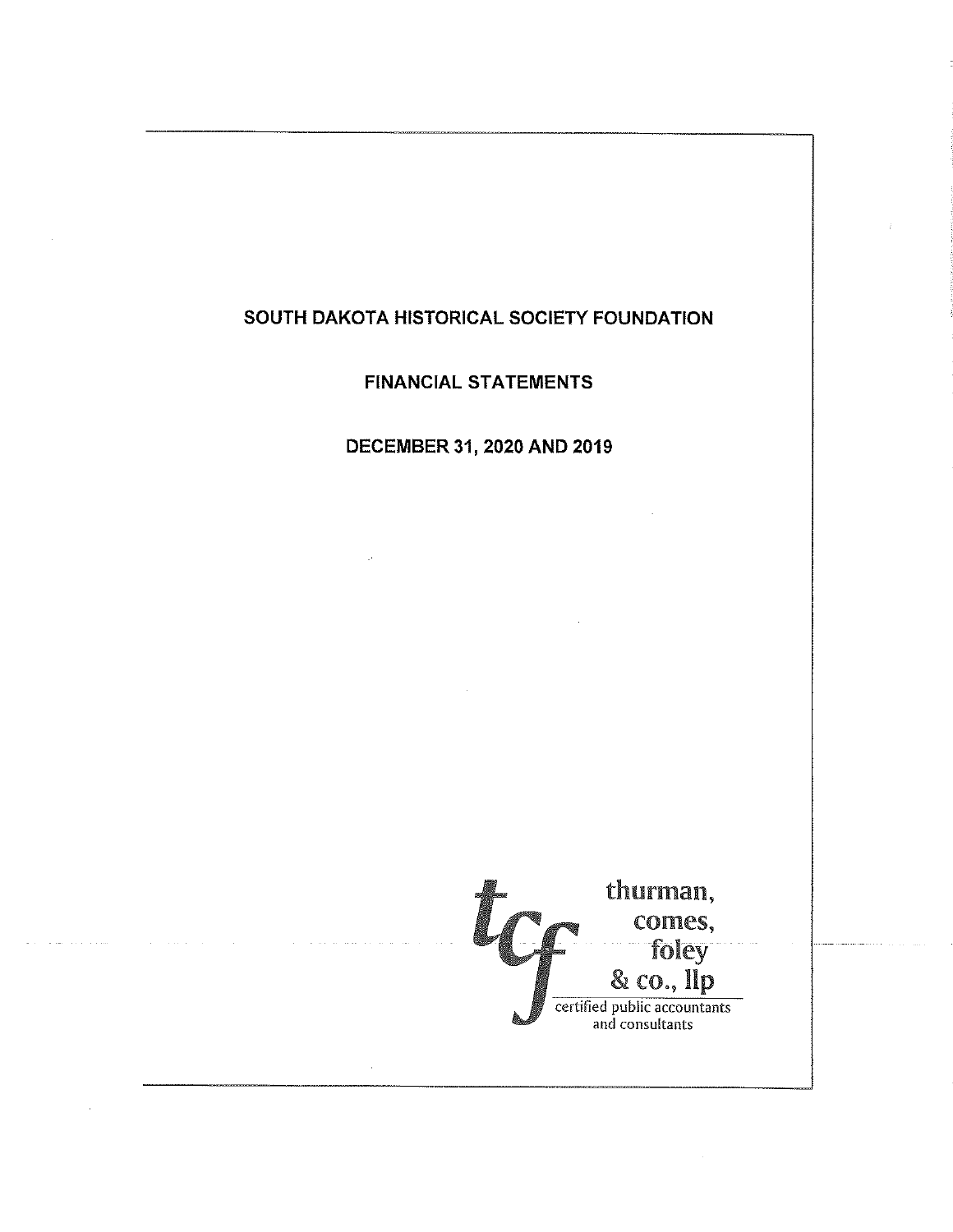# TABLE OF CONTENTS

|  | г |  |
|--|---|--|
|  |   |  |

| INDEPENDENT ACCOUNTANTS' REVIEW REPORT             |      |  |
|----------------------------------------------------|------|--|
| FINANCIAL STATEMENTS                               |      |  |
| <b>Statements of Financial Position</b>            | 2    |  |
| Statements of Activities and Changes in Net Assets | 3    |  |
| <b>Statements of Functional Expenses</b>           | 4    |  |
| Statements of Cash Flows                           | 5    |  |
| Notes to Financial Statements                      | 6-17 |  |

 $\sim$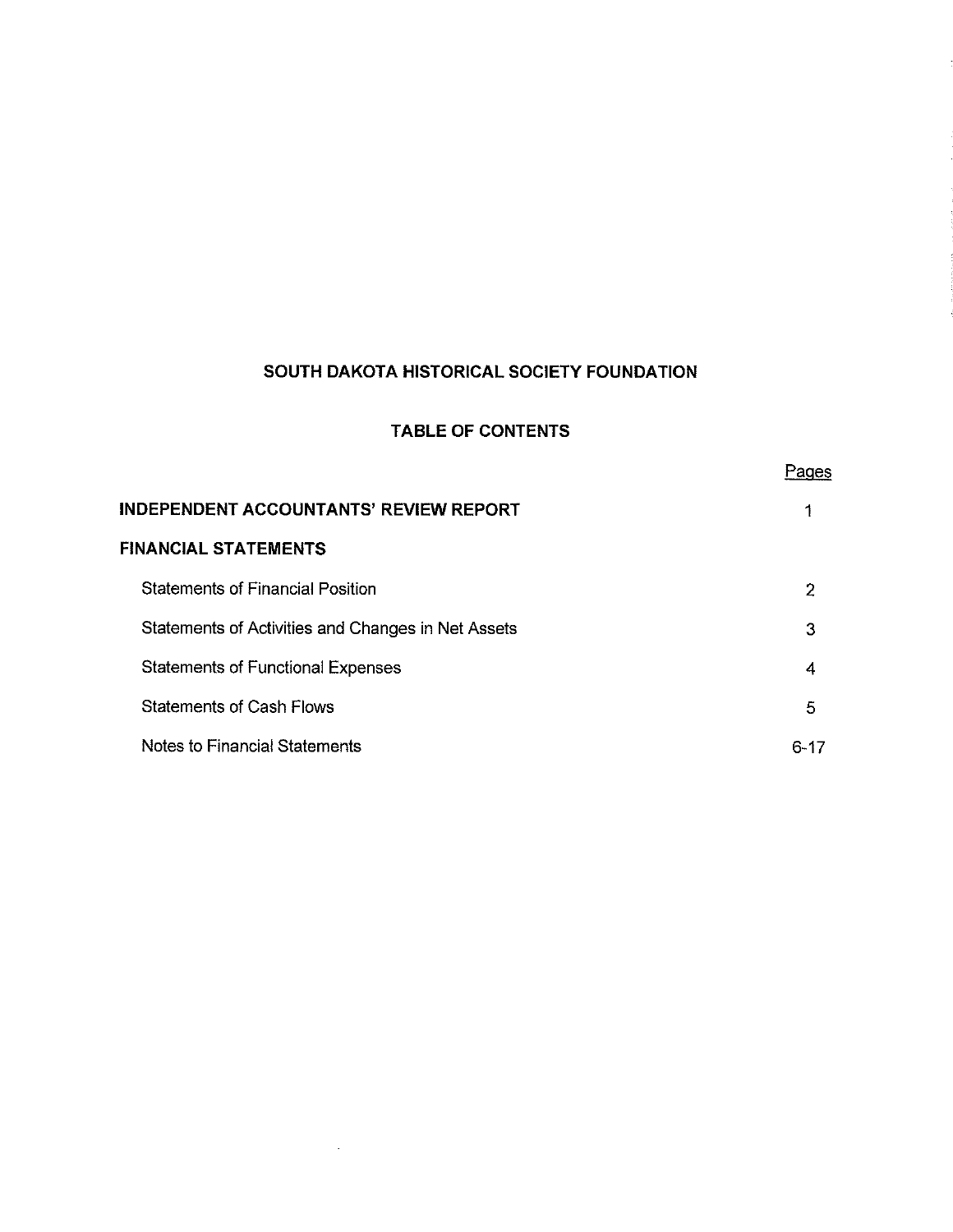

#### INDEPENDENT ACCOUNTANTS' REVIEW REPORT

To the Board of Directors and Management South Dakota Historicaf Society Foundation Pierre, South Dakota

We have reviewed the accompanying financial statements of South Dakota Historicai Society Foundation (a nonprofit organization), which comprise the statement of financial position as of December 31, 2020 and the related statements of activities and changes in net assets, functionai expenses, and cash flows for the year then ended, and the related notes to the financial statements. A review inciudes primariiy applying analytical procedures to management's financial data and making inquiries of management. A review is substantially less in scope than an audit, the objective of which is the expression of an opinion regarding the financial statements as a whole. Accordingly, we do not express such an opinion.

#### Management's Responsibility for the Financial Statements

Management is responsible for the preparation and fair presentation of the financial statements in accordance with accounting principles generally accepted in the United States of America; this includes the design, implementation, and maintenance of internal control relevant to the preparation and fair presentation of financial statements that are free from material misstatement whether due to fraud or error.

#### Accountants' Responsibility

Our responsibility is to conduct the review engagement in accordance with Statements on Standards for Accounting and Review Services promulgated by the Accounting and Review Services Committee of the AiCPA. Those standards require us to preform procedures to obtain limited assurance as a basis for reporting whether we are aware of any material modifications that should be made to the financial statements for them to be in accordance with accounting principies generally accepted in the United States of America. We believe that the results of our procedures provide a reasonable basis for our conclusion.

#### Accountants' Conclusion

Based on our review, we are not aware of any material modifications that should be made to the accompanying financial statements in order for them to be in accordance with accounting principles generally accepted in the United States of America.

#### Report on 2019 Financial Statements

The financial statements of South Dakota Historical Society Foundation as of December 31, 2019 were reviewed by other accountants whose report dated October 28,2020 stated that based on their procedures, they are not aware of any material modifications that should be made to the financial statements in order for them to be in accordance with accounting principies generally accepted in the United States of America.

^ ^9n^^ l-'i>^^-'' •••'.:. .• .- -^A:l"'

Sioux Fails, South Dakota October 13, 2021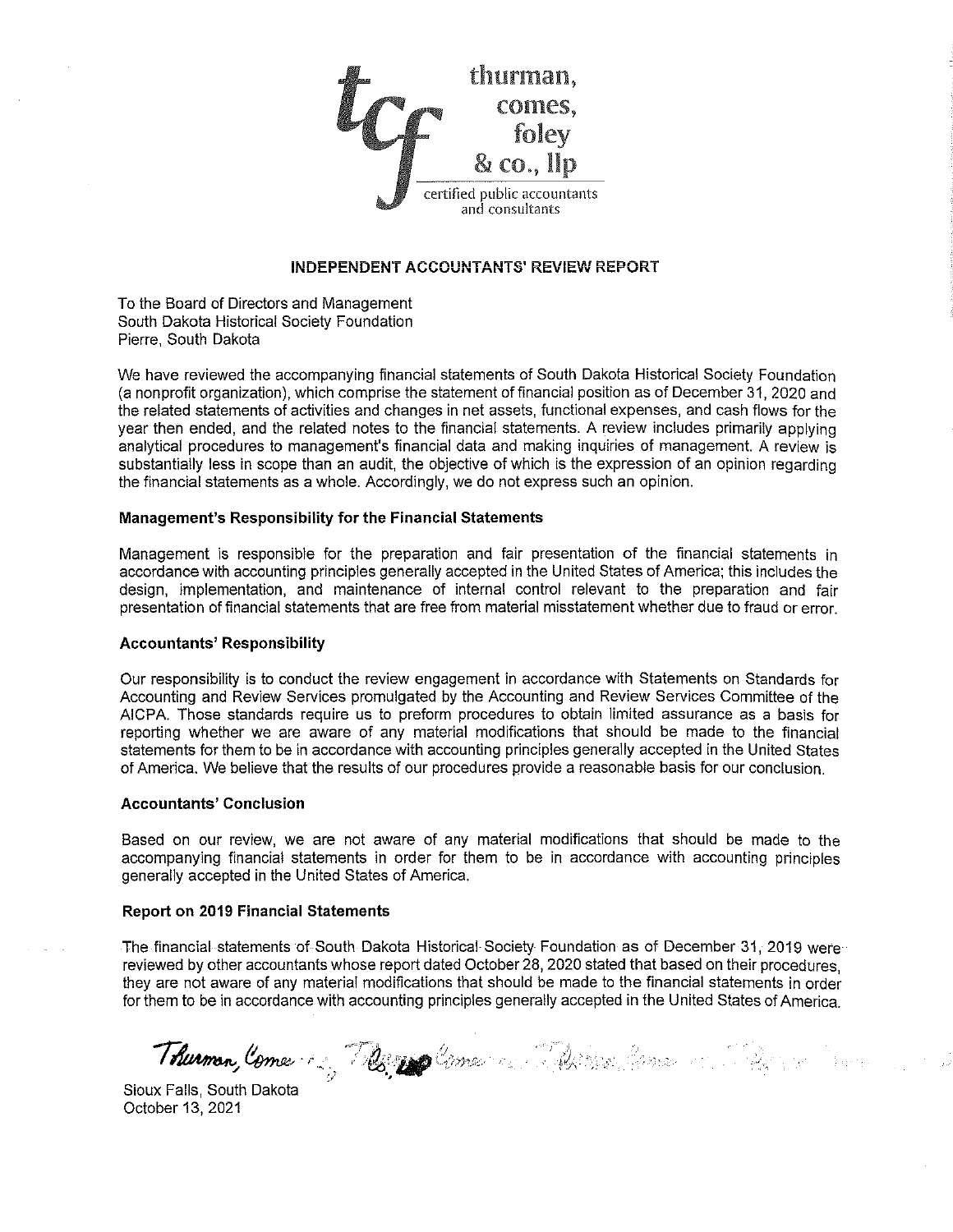# SOUTH DAKOTA HISTORICAL SOCIETY FOUNDATION STATEMENTS OF FINANCIAL POSITION

# DECEMBER 31, 2020 AND 2019

#### ASSETS

|                                                | <b>ASSETS</b>                     |               |
|------------------------------------------------|-----------------------------------|---------------|
|                                                | 2020                              | 2019          |
| <b>CURRENT ASSETS</b>                          |                                   |               |
| Cash and cash equivalents                      | \$<br>272,659                     | \$<br>205,977 |
| Restricted cash and cash equivalents           | 44,645                            |               |
| Accounts receivable                            | 21,983                            | 19,867        |
| Current pledges receivable                     | 81 476                            |               |
| Inventories                                    | 84,594                            | 80,899        |
| Investments                                    | 1,850,109                         | 1,953,889     |
| Prepaid expenses                               | 1765                              | 10,930        |
| Total current assets                           | 2,357,231                         | 2,271,562     |
| <b>NONCURRENT ASSETS</b>                       |                                   |               |
| Long-term pledges receivable, net of discounts | 44,743                            |               |
| Total noncurrent assets                        | 44 743                            |               |
| PROPERTY AND EQUIPMENT, net                    | 687                               | 2,114         |
| <b>TOTAL ASSETS</b>                            | \$2,402,661                       | \$2,273,676   |
|                                                |                                   |               |
|                                                | <b>LIABILITIES AND NET ASSETS</b> |               |
| <b>CURRENT LIABILITIES</b>                     |                                   |               |
| Accounts payable                               | \$<br>8 3 3 9                     | \$<br>3.778   |
| Accrued expenses                               | 31,714                            | 19,737        |
| <b>Total current liabilities</b>               | 40,053                            | 23 515        |
| <b>NET ASSETS</b>                              |                                   |               |
| Without donor restrictions                     | 1,496,923                         | 1,448,075     |
| With donor restrictions                        | 865 685                           | 802,086       |
| Total net assets                               | 2,362,608                         | 2,250,161     |

\$ 2 ,402,661

\$ 2 ,273 ,676

#### TOTAL LIABILITIES AND NET ASSETS

 $\bar{z}$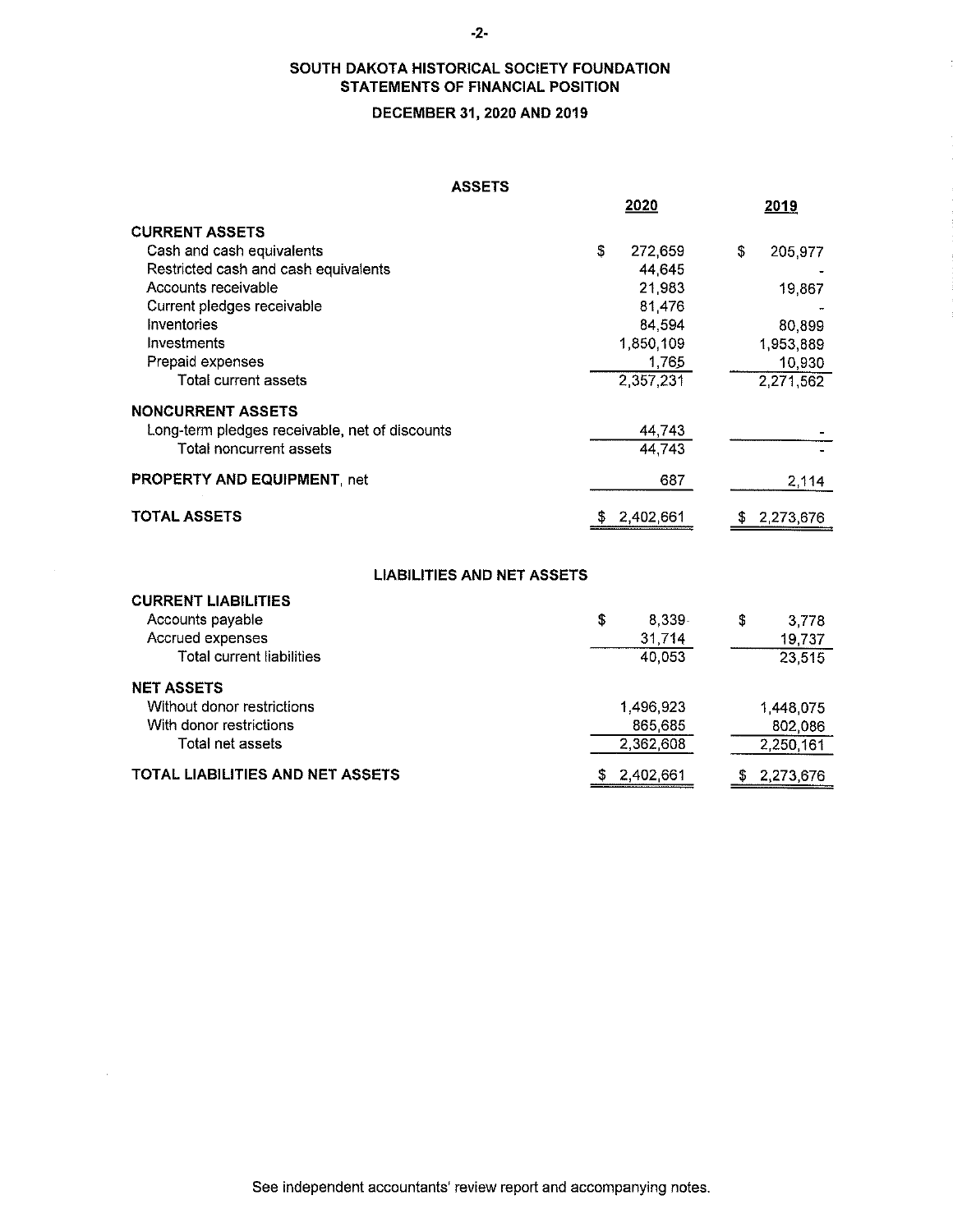#### -3-

# SOUTH DAKOTA HISTORICAL SOCIETY FOUNDATION STATEMENTS OF ACTIVITIES AND CHANGES IN NET ASSETS

#### FOR THE YEARS ENDED DECEMBER 31, 2020 AND 2019

| <b>CHANGES IN NET ASSETS WITHOUT DONOR RESTRICTIONS:</b>     | 2020          | 2019            |
|--------------------------------------------------------------|---------------|-----------------|
| <b>REVENUES AND GAINS</b>                                    |               |                 |
| Contributions                                                | \$<br>251,765 | \$<br>52,695    |
| <b>Contributed services</b>                                  | 247,214       | 21,500          |
| Book sales                                                   | 170,063       | 248,593         |
| Contracts                                                    | 98,268        | 110,483         |
| Heritage store revenue                                       | 74,353        | 96,045          |
| Gain on forgiveness of PPP loan                              | 73,000        |                 |
| Investment income                                            | 59,302        | 155,161         |
| Heritage Circle memberships                                  | 57,738        | 63,178          |
| Grants                                                       | 30,223        | 40,022          |
| Other income                                                 | 13,781        | 17,665          |
| <b>Print sales</b>                                           | 660           | 520             |
| Special events                                               |               | 11,550          |
| Sponsorship income                                           |               | 3,000           |
| Net assets released from restrictions                        | 2,110         | 2,286           |
| Total revenues and gains                                     | 1,078,477     | 822,698         |
| <b>EXPENSES</b>                                              |               |                 |
| Program services                                             | 555,629       | 759,305         |
| Heritage store                                               | 81,087        | 92,082          |
| Management and general                                       | 65,453        | 73,435          |
| Fundraising                                                  | 327,460       | 85,166          |
| <b>Total expenses</b>                                        | 1,029,629     | 1,009,988       |
| Increase (decrease) in net assets without donor restrictions | 48,848        | (187, 290)      |
| <b>CHANGES IN NET ASSETS WITH DONOR RESTRICTIONS:</b>        |               |                 |
| Contributions                                                | 46,445        | 3,211           |
| Investment income                                            | 19,264        | 106,869         |
| Net assets released from restrictions                        | (2, 110)      | (2, 286)        |
| Increase (decrease) in net assets with donor restrictions    | 63,599        | 107,794         |
| Increase (decrease) in net assets                            | 112,447       | (79, 496)       |
| NET ASSETS, Beginning of year                                | 2,250,161     | 2,329,657       |
| NET ASSETS, End of year                                      | \$2,362,608   | \$<br>2,250,161 |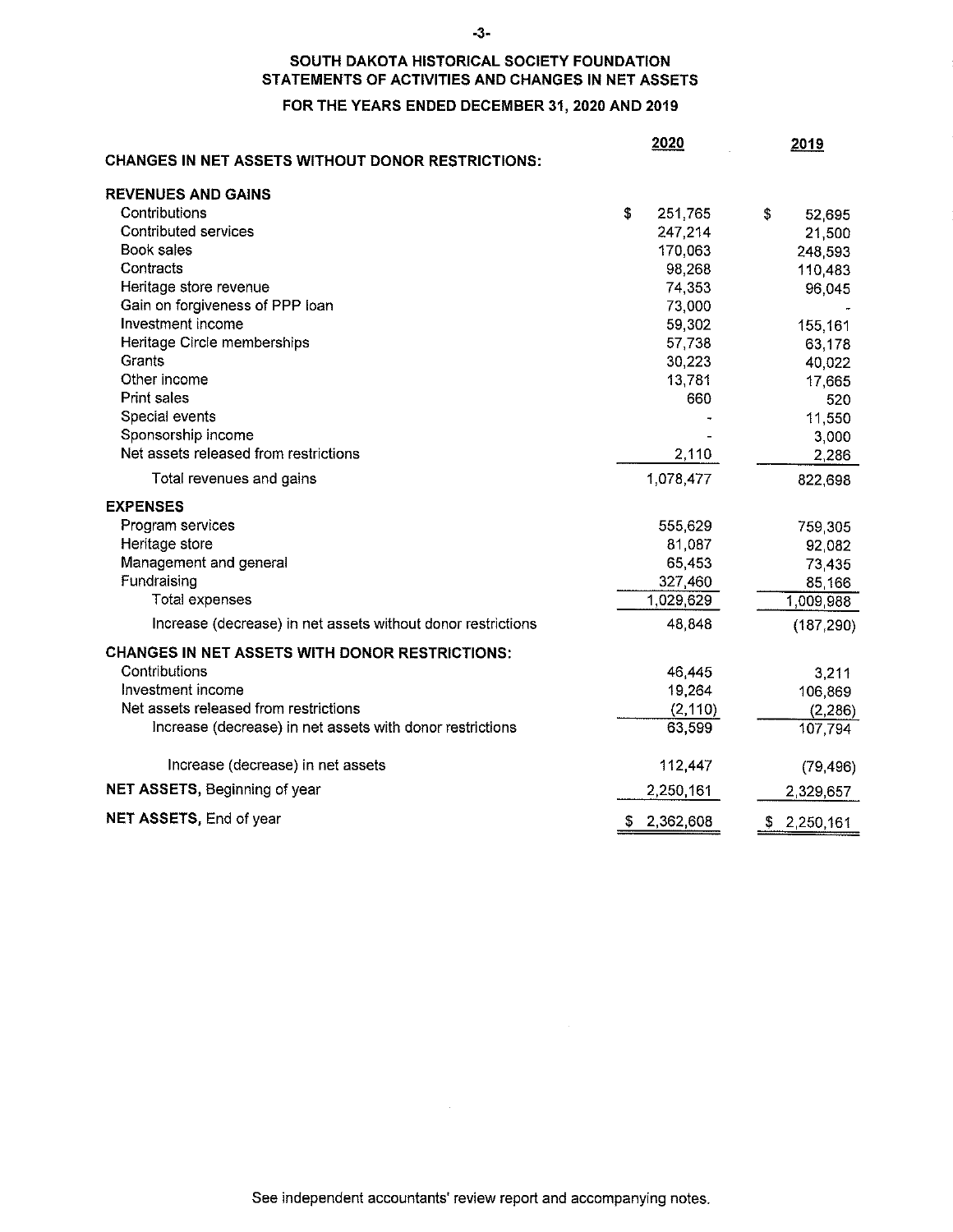#### STATEMENTS OF FUNCTIONAL EXPENSES

#### FOR THE YEARS ENDED DECEMBER 31, 2020 AND 2019

|                                    | 2020                                    |                          |                            | 2019                     |           |                                         |                                         |                          |                           |                  |           |
|------------------------------------|-----------------------------------------|--------------------------|----------------------------|--------------------------|-----------|-----------------------------------------|-----------------------------------------|--------------------------|---------------------------|------------------|-----------|
|                                    | Program Services                        |                          | <b>Supporting Services</b> |                          |           | Program Services<br>Supporting Services |                                         |                          |                           |                  |           |
|                                    | <b>Historical Society</b><br>Foundation | Heritage<br><b>Store</b> | Management<br>and General  | Fund-<br>Raising         | Total     |                                         | <b>Historical Society</b><br>Foundation | Heritage<br>Store        | Management<br>and General | Fund-<br>Raising | Total     |
| Salaries                           | \$<br>229,806 \$                        | 25,000 \$                | 25,569 \$                  | 80,867 \$                | 361,242   | \$                                      | 251,160 \$                              | 25,000 \$                | 34,588 \$                 | 74,697 \$        | 385,445   |
| Contract services                  | 116,275                                 |                          |                            |                          | 116,275   |                                         | 154,433                                 | 125                      |                           |                  | 154,558   |
| Payroll taxes                      | 14,673                                  |                          | 3,229                      | 5,163                    | 23,065    |                                         | 19,172                                  |                          | 4,549                     | 5,702            | 29,423    |
| Retirement plan contributions      | 6,677                                   | $\rightarrow$            | 1,545                      | 3,898                    | 12,120    |                                         | 11,250                                  | $\blacksquare$           | 2,899                     | 3,670            | 17,819    |
|                                    | 367,431                                 | 25,000                   | 30,343                     | 89,928                   | 512,702   |                                         | 436,015                                 | 25,125                   | 42,036                    | 84,069           | 587,245   |
| In-kind expense                    |                                         |                          |                            | 223,214                  | 223,214   |                                         | $\sim$                                  |                          |                           |                  |           |
| Printing and publication           | 49,767                                  |                          |                            | $\blacksquare$           | 49,767    |                                         | 78,149                                  |                          |                           |                  | 78,149    |
| Cost of goods sold                 |                                         | 44,427                   |                            |                          | 44,427    |                                         | $\sim$                                  | 53,429                   |                           |                  | 53,429    |
| Royalty expense                    | 39,287                                  |                          |                            |                          | 39,287    |                                         | 44.265                                  |                          |                           |                  | 44,265    |
| Pioneer Girl Project               | 32,349                                  |                          |                            |                          | 32,349    |                                         | 57,239                                  |                          |                           |                  | 57.239    |
| In-kind rent expense               |                                         |                          | 20,000                     | $\overline{\phantom{a}}$ | 20,000    |                                         |                                         | $\overline{\phantom{a}}$ | 18,500                    |                  | 18,500    |
| Dues and subscriptions             | 18,515                                  | 575                      |                            | $\overline{a}$           | 19,090    |                                         | 6,779                                   | 475                      |                           |                  | 7.254     |
| Women's Suffrage Project           |                                         |                          |                            | 14,318                   | 14,318    |                                         |                                         |                          |                           |                  |           |
| Advertising                        | 11,146                                  | 2,796                    |                            |                          | 13,942    |                                         | 14,720                                  | 2,894                    |                           |                  | 17,614    |
| Postage and shipping               | 5,282                                   | 1,686                    |                            | $\blacksquare$           | 6,968     |                                         | 3,447                                   | 999                      |                           |                  | 4,446     |
| Bank and credit card fees          | 3,128                                   | 2,770                    |                            |                          | 5,898     |                                         | 3,074                                   | 2,927                    |                           |                  | 6,001     |
| Website/internet expense           | 5,810                                   |                          |                            |                          | 5,810     |                                         | 2,682                                   |                          |                           |                  | 2,682     |
| Legal and professional fees        |                                         | $\overline{\phantom{a}}$ | 5,724                      |                          | 5,724     |                                         | 2,053                                   | ۰.                       | 5,426                     |                  | 7,479     |
| Insurance                          |                                         | 1,119                    | 3,449                      |                          | 4,568     |                                         | $\sim$ $-$                              | 1,094                    | 3,547                     |                  | 4,641     |
| Supplies                           | 4,307                                   | 135                      |                            |                          | 4,442     |                                         | 5,442                                   | 716                      |                           |                  | 6,158     |
| In-kind administrative expense     |                                         |                          | 4,000                      | $\blacksquare$           | 4,000     |                                         |                                         |                          | 3,000                     |                  | 3,000     |
| Meetings                           | 3,822                                   |                          |                            |                          | 3,822     |                                         | 23,096                                  | ÷.                       |                           |                  | 23,096    |
| Repairs and maintenance            | 3,500                                   |                          |                            |                          | 3,500     |                                         |                                         |                          |                           |                  |           |
| Miscellaneous                      | 993                                     | 1,850                    |                            |                          | 2,843     |                                         | 686                                     | 2,473                    |                           | 1,097            | 4,256     |
| Travel                             | 2,689                                   | $\sim$                   |                            |                          | 2,689     |                                         | 26,085                                  |                          |                           |                  | 26,085    |
| Office expense                     |                                         | 729                      | 1,937                      |                          | 2,666     |                                         |                                         | 1,950                    | 926                       |                  | 2,876     |
| CHC events                         | 2.157                                   |                          |                            |                          | 2,157     |                                         | 1,935                                   |                          |                           |                  | 1,935     |
| Depreciation                       | 1,426                                   |                          |                            |                          | 1,426     |                                         | 1,426                                   |                          |                           |                  | 1,426     |
| Telephone                          | 1.422                                   |                          |                            |                          | 1,422     |                                         | 1,339                                   |                          |                           |                  | 1,339     |
| Database - membership and donor    | 1,334                                   |                          |                            |                          | 1,334     |                                         | 1,334                                   |                          |                           |                  | 1,334     |
| Exhibits                           | 445                                     |                          |                            | $\overline{\phantom{a}}$ | 445       |                                         | 17,611                                  |                          |                           |                  | 17,611    |
| Copyright fees                     | 376                                     |                          |                            |                          | 376       |                                         | 1,153                                   |                          |                           |                  | 1,153     |
| Awards                             | 292                                     |                          |                            |                          | 292       |                                         | 370                                     |                          |                           |                  | 370       |
| Training                           | 109                                     |                          |                            |                          | 109       |                                         | 99                                      |                          |                           |                  | 99        |
| Books and reference materials      | 42                                      |                          |                            |                          | 42        |                                         | 107                                     |                          |                           |                  | 107       |
| Program service expense            |                                         |                          |                            |                          |           |                                         | 19,445                                  |                          |                           |                  | 19,445    |
|                                    |                                         |                          |                            |                          |           |                                         | 8,500                                   |                          |                           |                  | 8,500     |
| Design services                    |                                         |                          |                            |                          |           |                                         | 2.254                                   |                          |                           |                  | 2,254     |
| Professional speaker/writer travel | 188,198                                 | 56,087                   | 35,110                     | 237,532                  | 516,927   |                                         | 323,290                                 | 66,957                   | 31,399                    | 1,097            | 422,743   |
| Total expenses                     | 555,629 \$<br>s                         | 81,087 \$                | 65,453 \$                  | 327,460 \$               | 1,029,629 | s                                       | 759,305 \$                              | 92,082 \$                | 73,435 \$                 | 85,166 \$        | 1,009.988 |

 $\sim$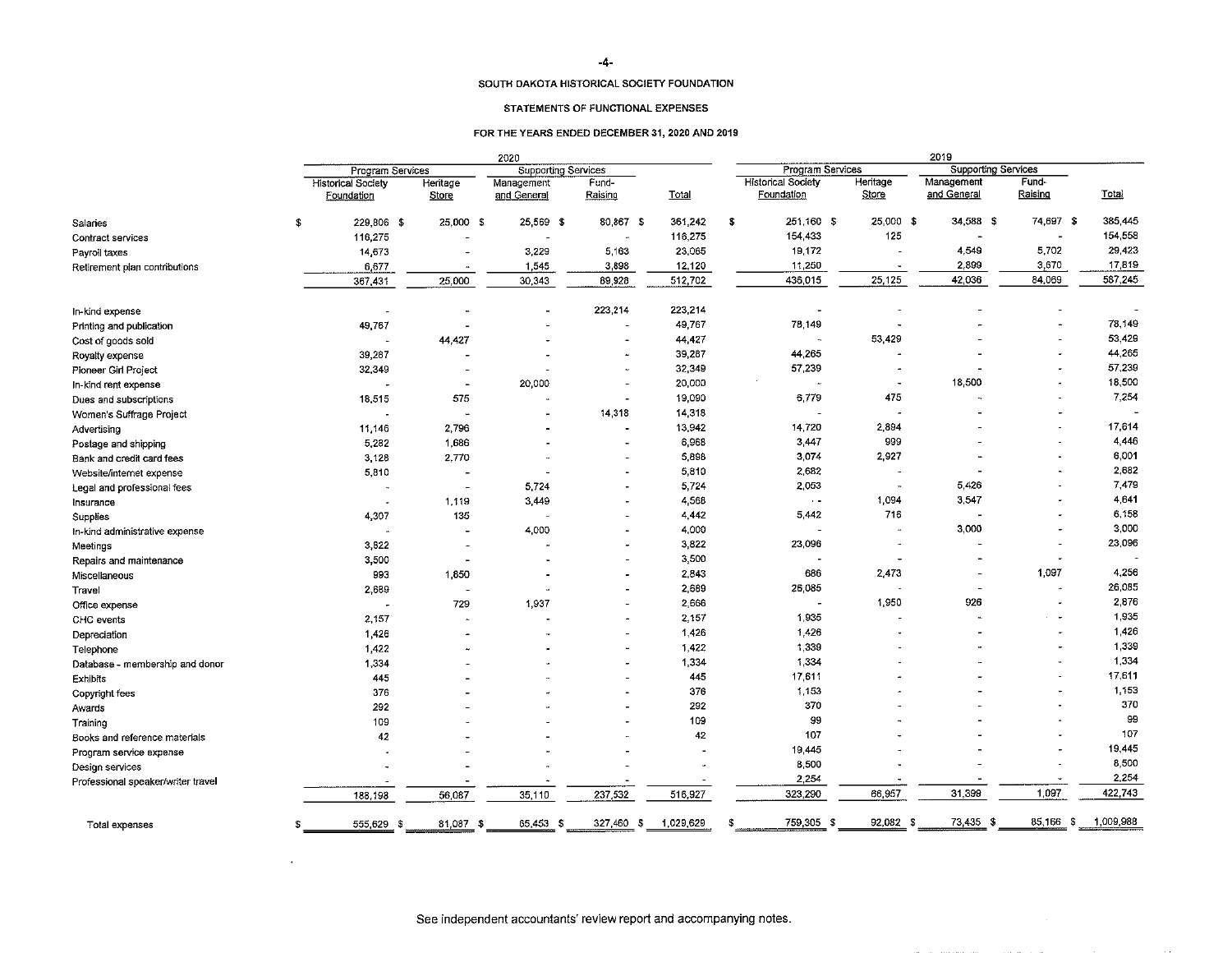# SOUTH DAKOTA HISTORICAL SOCIETY FOUNDATION STATEMENTS OF CASH FLOWS

#### FOR THE YEARS ENDED DECEMBER 31, 2020 AND 2019

|                                                                                                                                                                   | 2020          | 2019            |
|-------------------------------------------------------------------------------------------------------------------------------------------------------------------|---------------|-----------------|
| <b>CASH FLOWS FROM OPERATING ACTIVITIES</b><br>Change in net assets<br>Adjustments to reconcile change in net assets to<br>net cash used by operating activities: | \$<br>112,447 | \$<br>(79, 496) |
| Depreciation                                                                                                                                                      | 1,426         | 1,426           |
| Net unrealized and realized gain on investments<br>Changes in operating assets and liabilities:                                                                   | (41, 163)     | (216, 714)      |
| Accounts receivable                                                                                                                                               | (2, 116)      | 41,346          |
| Pledges receivable                                                                                                                                                | (126, 219)    |                 |
| Inventories                                                                                                                                                       | (3.695)       | 1 407           |
| Prepaid expenses                                                                                                                                                  | 9,165         | (9, 163)        |
| Accounts payable                                                                                                                                                  | 4,561         | (8,716)         |
| Accrued expenses                                                                                                                                                  | 11,977        | (1, 224)        |
| Net cash used by operating activities                                                                                                                             | (33, 617)     | (271, 134)      |
| <b>CASH FLOWS FROM INVESTING ACTIVITIES</b>                                                                                                                       |               |                 |
| Proceeds from sale of investments                                                                                                                                 | 560,842       | 373,532         |
| Purchase of investments                                                                                                                                           | (415, 898)    | (296, 358)      |
| Net cash provided by investing activities                                                                                                                         | 144,944       | 77.174          |
| Net increase (decrease) in cash and cash equivalents                                                                                                              | 111,327       | (193, 960)      |
| CASH AND CASH EQUIVALENTS, Beginning of year                                                                                                                      | 205,977       | 399,937         |
| CASH AND CASH EQUIVALENTS, End of year                                                                                                                            | 317,304<br>S. | \$<br>205 977   |

 $\sim$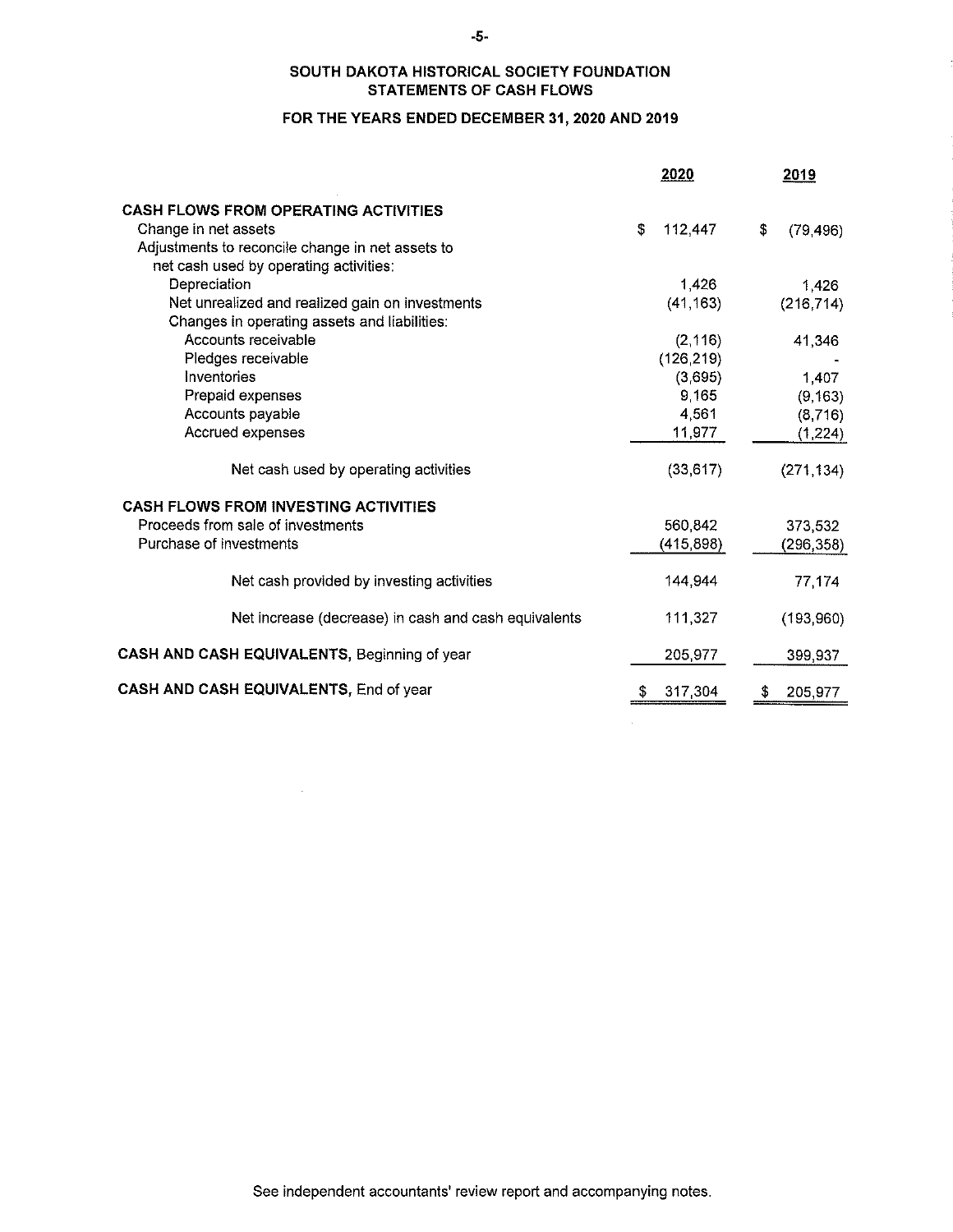#### NOTES TO FINANCIAL STATEMENTS

#### 1. SUMMARY OF ACTIVITIES AND SIGNIFCANT ACCOUNTING POLICIES

#### a. Nature of Activities

The South Dakota Historical Society Foundation (Foundation) is organized as a nonprofit organization and is engaged in the planning and conduct of ail lawful activities which will encourage and foster the preservation, study, research, and dissemination of information of the prehistoric and historic heritage of South Dakota and of educational programs relating to these purposes and to assist and support the purposes and work of the South Dakota State Historica! Society in ail its endeavors. The Foundation is exempt from income taxes under Section 501(c)(3) of the Internal Revenue Code.

### b. Basis of Presentation

The financial statements of the Foundation have been prepared using the accrual basis of accounting in accordance with U.S. generally accepted accounting principles, which requires that resources be classified for reporting purposes based on the existence or absence of donor-imposed restrictions. This is accompiished by classification of resources into two ciasses of net assets: without donor restrictions and with donor restrictions. Accordingly, the net assets of the Foundation and changes therein are classified as follows:

- Net Assets Without Donor Restrictions Net assets that are not subject to donorimposed restrictions and may be expended for any purpose in performing the primary objectives of the Foundation. The Foundation's board may designate assets without restrictions for specific operationa! purposes from time to time.
- Net Assets With Donor Restrictions Net assets with donor restrictions are resources that are restricted by a donor for use for a particular purpose or in a particular future period. Some donor-imposed restrictions are temporary in nature, and the restriction will expire when the resources are used in accordance with the donor's instructions or when the stipulated time has passed. Other donor-imposed restrictions are perpetuai in nature; the Foundation must continue to use the resources in accordance with the donor's instructions.

### c. Use of Estimates

The presentation of financial statements in conformity with accounting principles generally accepted in the United States of America requires management to make estimates and assumptions that affect the reported amounts of assets and liabilities and disclosure of contingent assets and liabilities at the date of the financial statements, as well as the reported amounts of revenues and expenses during the reporting period. Actual results could differ from those estimates.

#### d. Cash and Cash Equivalents

For financial statement purposes, the Foundation considers all bank cash accounts and those money market accounts not designated as investments to be cash equivalents. These balances may, at times, exceed Federal Deposit Insurance Corporation limits of \$250,000. At December 31, 2020 and 2019, the Foundation's uninsured cash balances totaled approximately \$71,445 and \$0.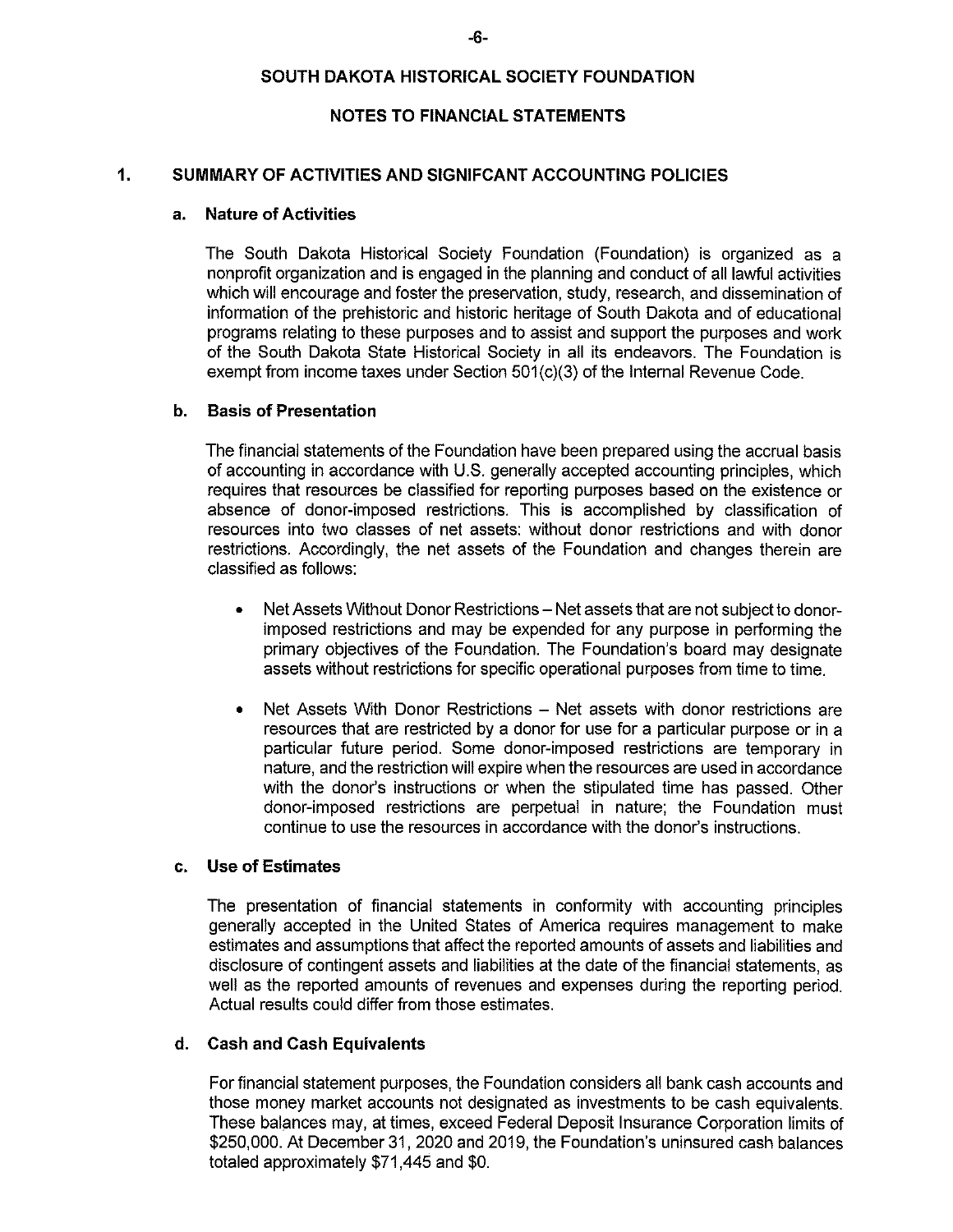#### NOTES TO FINANCIAL STATEMENTS

#### 1. SUMMARY OF ACTIVITIES AND SIGNIFCANT ACCOUNTING POLICIES (CONTINUED)

#### e. Restricted Cash

Restricted cash has been restricted by donors and is not available for operating purposes. The Foundation has adopted the accounting guidance in FASB Account Standards Update (ASU) No. 2016-18, Restricted Cash (Topic 230): Statement of Cash Flows. ASU 2016-18 requires organizations to explain the change during the period in the total of cash, cash equivalents, and amounts generally described as restricted cash or restricted cash equivalents. Therefore, amounts generally described as restricted cash should be included with cash when reconciling the beginning-of-period and endof-period total amounts shown on the statements of cash flows. The adoption of the standard had no effect on previously reported net assets.

#### f. Contributions

Unconditional promises to give (pledges) that are expected to be received within one year are recorded at their net realizable value (gross amount of promise net the allowance for uncoliectibles). Unconditional promises to give that are expected to be received in more than one year are recorded at the present value of the estimated future cash flows using a discount rate which approximates long-term money market rates of return. Amortization of the discount is included in contribution revenue.

The allowance for uncoflectible pledges is recorded based upon a review by management of the outstanding pledges, including pledges that are past due, and other judgmental factors. Pledges written off, net of changes in the allowance for uncoliectible pledges, are reported as a provision for uncollectible pledges. There was no allowance for uncollectible pledges at December 31, 2020 and 2019.

Gifts of cash and other assets are presented as donor advised support if they are received with donor stipulations that limit the use of the donated assets. When a donor restriction expires, that is, when a stipulated time restriction ends or purpose restriction is accomplished, net assets with donor restrictions are reclassified to net assets without donor restrictions and reported in the statements of activities as net assets released from restrictions. Donor-restricted contributions whose restrictions are met in the same reporting period are reported as net assets without donor restrictions.

### g. Contributions, In-Kind

Supplies, services, and the use of facilities received as contributions are recognized at their estimated fair market values on the date they are received.

The State of South Dakota contributes administrative support and office space to the Foundation. The value of the services provided for the years ended December 31, 2020 and 2019 include \$4,000 and \$3,000, respectively, for administrative support and \$20,000 and \$18,500, respectively, for office space. These amounts have been included as contributed services revenue and in-kind expenses on the statements of activities and functional expenses.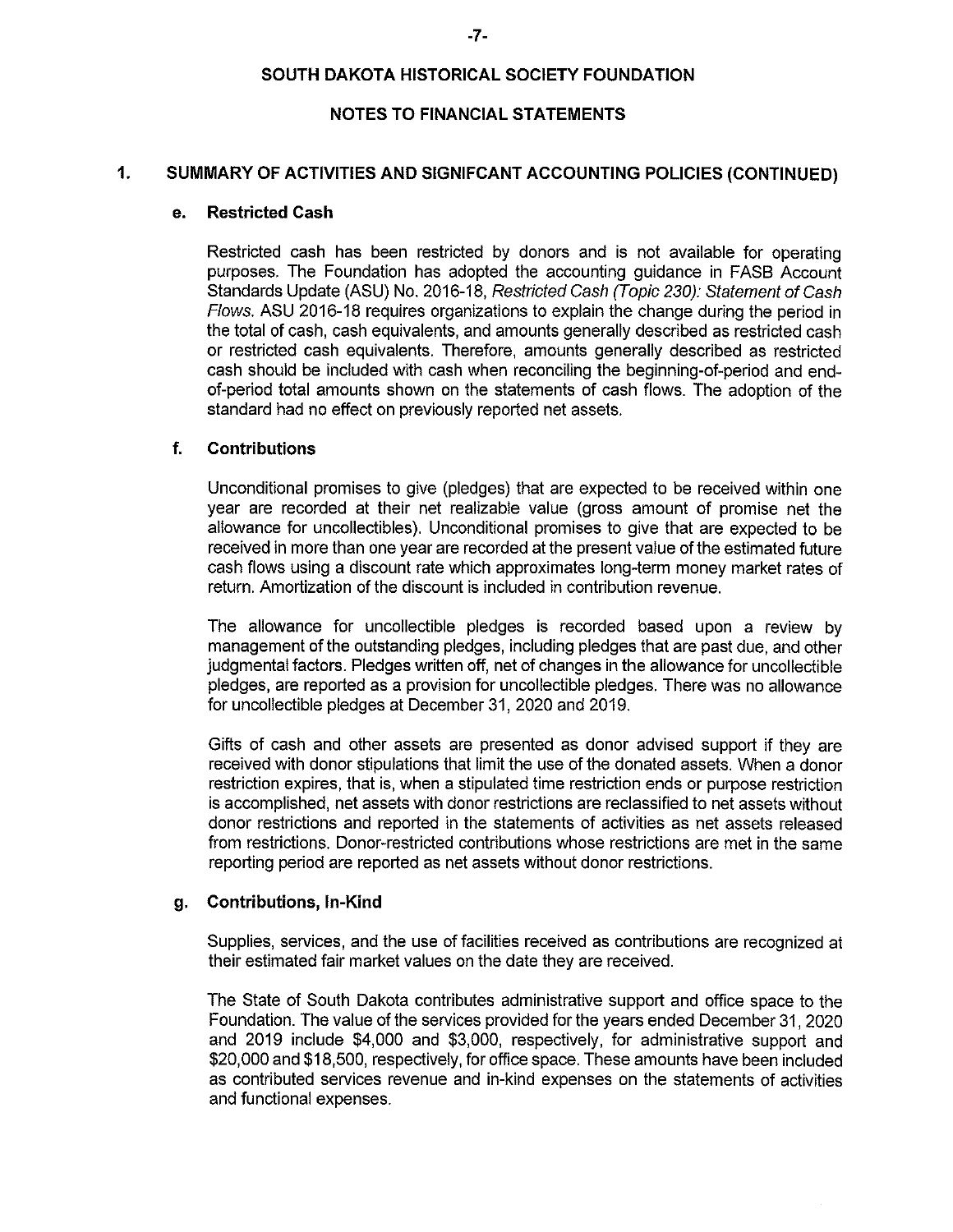#### NOTES TO FINANCIAL STATEMENTS

#### 1. SUMMARY OF ACTIVITIES AND SIGNIFCANT ACCOUNTING POLICIES (CONTINUED)

#### h. Inventory

Inventory consists of merchandise for sale at the Heritage Store and is recorded at the lower of cost or market. Cost is determined using the first in, first out (FIFO) method.

#### **Investments** ì.

Investments in marketable securities are stated at fair value, which is determined by quoted market prices in active markets. Realized and unrealized gains and losses are included in the statements of activities. Realized gains and losses are determined using the specific identification method. Interest and dividend income are reported as income when earned. Investment return is reported net of external and direct internal investment expenses.

#### j. Property and Equipment

Property and equipment are recorded at cost if purchased and at fair market value if donated. The Foundation capitalizes all property and equipment with a cost of \$300 or more if purchased, and a fair value of \$300 or more at the date of donation if received by contribution. Depreciation is computed using the straight-iine method over the following estimated useful lives:

Equipment and furnishings The Section of the S-7 years

Repairs and maintenance are expensed as incurred. Betterments and renewals are capitalized. When property and equipment are sold or otherwise disposed of, the asset accounts and accumulated depreciation accounts are relieved, and any gain or loss is included in operations.

Depreciation expense was \$1,426 for the years ended December 31, 2020 and 2019.

# k. Income Taxes

The Foundation is exempt from federal income tax under section 501 (c)(3) of the Internal Revenue Code. Accordingly, no provision or liability for federal income taxes has been included in the accompanying financial statements.

The Foundation has adopted the provisions of Financial Accounting Standards Board (FASB) Accounting Standards Codification (ASC) Topic 740-10. The Foundation undergoes an annual analysis of its various tax positions, assessing the likelihood of those positions being upheld upon examination with relevant tax authorities.

Management evaluated the Foundation's tax positions and concluded that the Foundation had taken no uncertain tax positions that require recognition in the financial statements. The Foundation files information returns as a tax-exempt organization. Should that status be challenged in the future, all years since inception could be subject to review by the 1RS.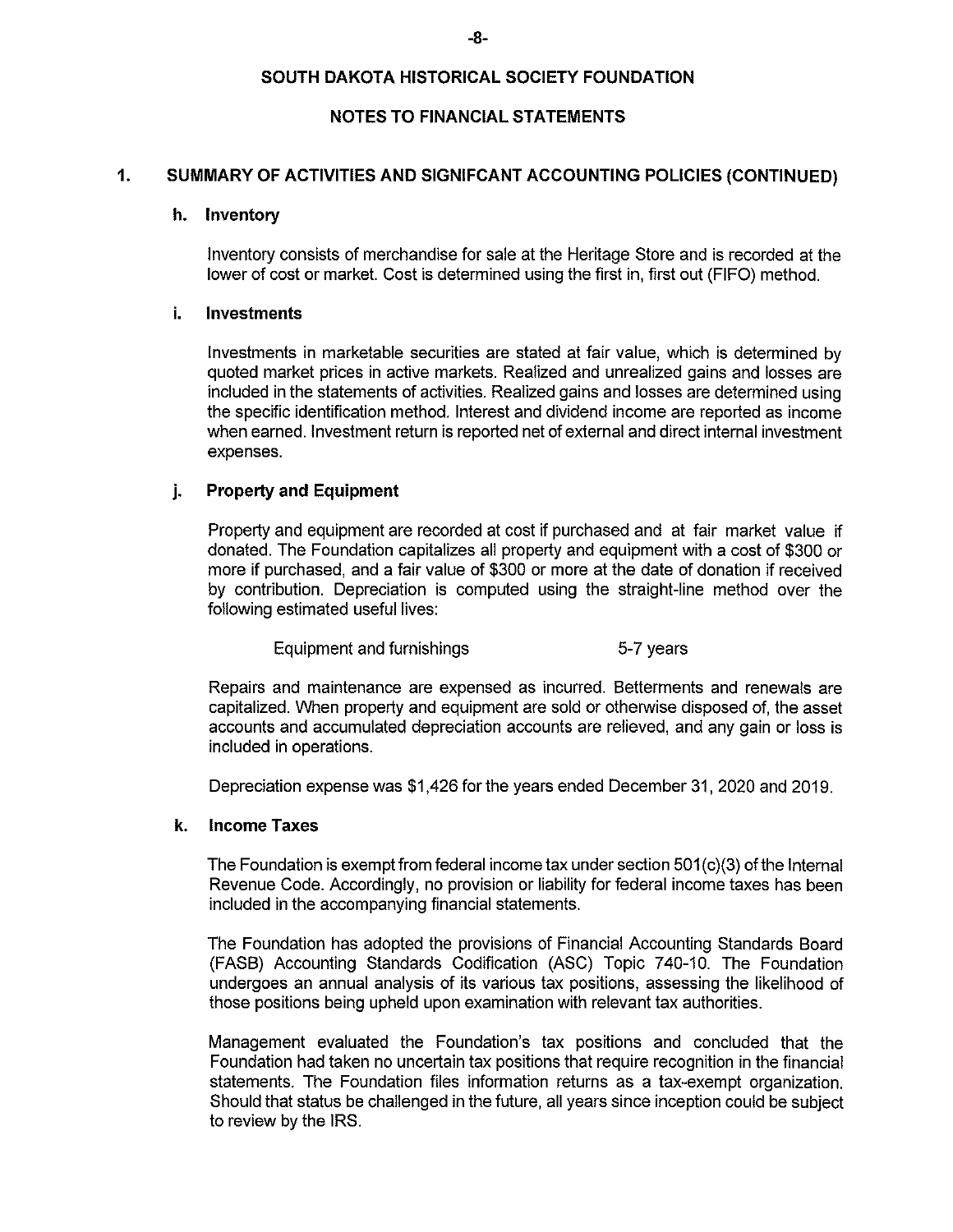#### NOTES TO FINANCIAL STATEMENTS

#### 1. SUMMARY OF ACTIVITIES AND SIGNIFCANT ACCOUNTING POLICIES (CONTINUED)

#### I. Functional Allocation of Expenses

Expenses that can be identified with a specific program or supporting service are charged directly to the program or supporting service. Expenses which apply to more than one functional category have been allocated based on estimates made by management and are summarized on a functional basis in the statement of functional expenses.

#### m. Concentration of Credit Risk

The Foundation's financial instruments that are exposed to concentrations of credit risk consist primarily of cash, cash equivalents, restricted cash, and investments. The Foundation believes it places its cash and temporary cash investments with high quality credit institutions. At times, the Foundation may have cash in excess of the FDIC insurance limit. Cash equivalents, other securities, and limited amounts of cash held in brokerage accounts are protected by the Securities Investor Protection Corporation (SIPC) in the event of broker-deaier failure. The SIPC insurance does not protect against market losses or investments. At times, the Foundation had investments that exceeded the SIPC limit.

#### n. Fair Value Measurements

Certain assets and iiabilities are reported at fair value in the financial statements. Fair value is defined as "the price that would be received to sell an asset or paid to transfer a liability in an orderly transaction between market participants at the measurement date."

Generally accepted accounting principles establish a fair value hierarchy that prioritizes the inputs to valuation techniques used to measure fair value. The hierarchy gives the highest priority to unadjusted quoted prices in active markets for identical assets or liabilities (Level 1 measurements) and the lowest priority to measurements involving significant unobservabie inputs (Level 3 measurements).

The three levels of the fair value hierarchy are as follows:

- Levei 1 inputs are unadjusted quoted market prices in active markets for identical assets or liabilities that the Foundation has the ability to access at the measurement date.
- Level 2 inputs are based on significant observable inputs, including unadjusted quoted market prices for similar assets and liabilities in active markets, unadjusted quoted prices for identical or similar assets or liabilities in markets that are not active, or inputs other than quoted prices that are observable for the asset or liability.
- Level 3 inputs are significant unobservable inputs for the asset or liability.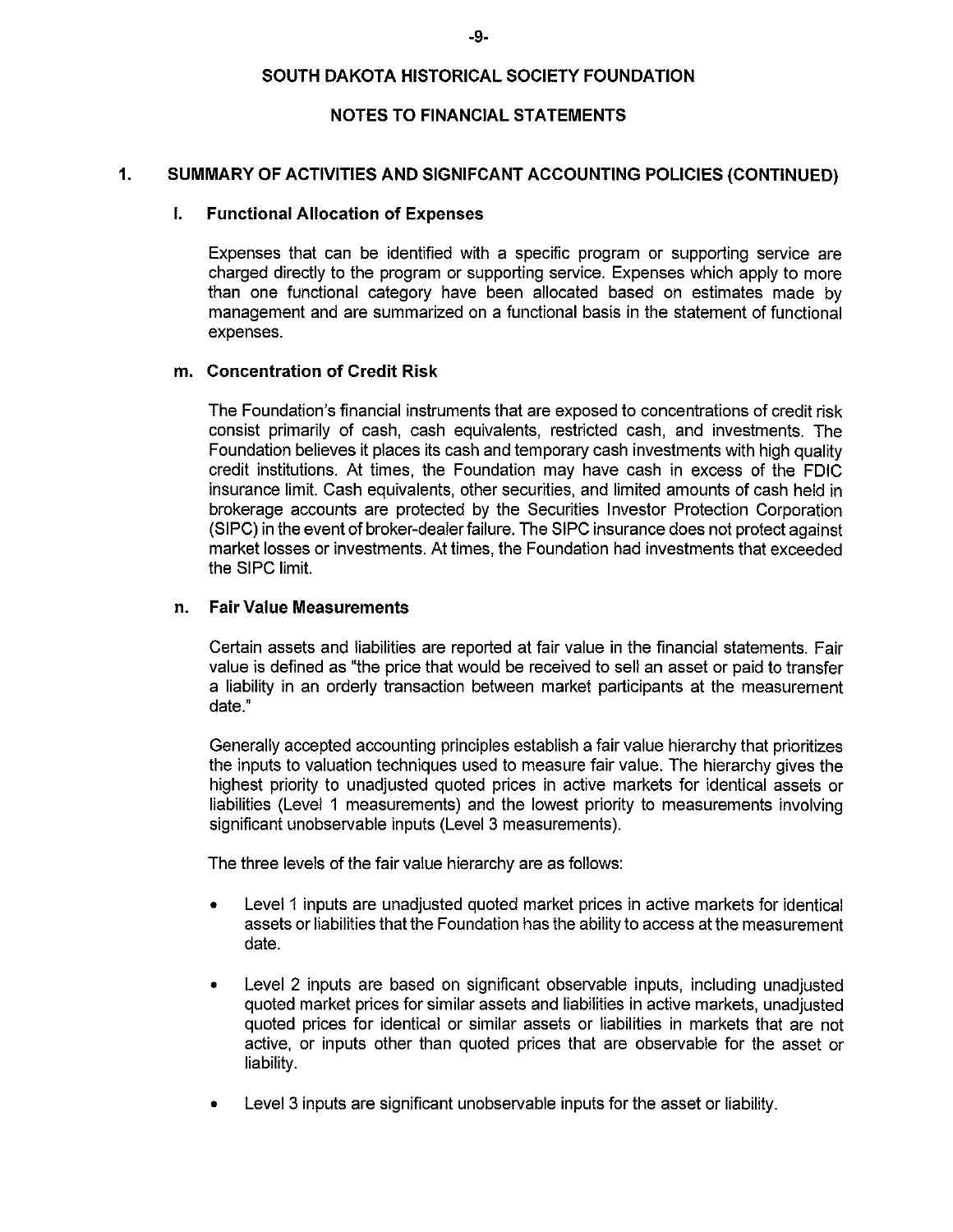#### NOTES TO FINANCIAL STATEMENTS

#### 1. SUMMARY OF ACTIVITIES AND SIGNIFCANT ACCOUNTING POLICIES (CONTINUED)

#### o. Revenue Recognition

The Foundation recognizes revenue in accordance with FASB ASC 606, Revenue from Contracts with Customers ("ASC 606"). In accordance with ASC 606, the Foundation identifies a contract when it has approval and commitment from both parties, the rights of the parties are identified, payment terms are identified, the contract has commercial substance, and collectability of consideration is probable. Revenue is recognized when obligations under the terms of the contract with the customer are satisfied; generally, this occurs with the transfer of control of the goods or services to the customer. Revenue is measured as the amount of consideration the Foundation expects to receive in exchange for transferring goods or providing services.

### p. Advertising

Advertising costs are expensed as they are incurred. Advertising expense for the years ended December 31, 2020 and 2019 was \$13,942 and \$17,614, respectively.

#### q. Reclassifications

Certain items in the prior year financial statements have been reclassified for comparative purposes to conform with the presentation in the current year financial statements.

### r. Subsequent Events

In preparing these financial statements, the Foundation has evaluated for recognition or disclosure the events or transactions that occurred through October 13, 2021, the date the financial statements were available to be issued.

# 2. RECENTLY ISSUED ACCOUNTING PRONOUNCEMENTS

#### Adopted Accounting Standards

Effective January 1, 2020, the Foundation adopted Accounting Standards Update (ASU) 2014-09 Revenue from Contracts with Customers (Topic 606) and all subsequently issued clarifying ASUs, which replaced most existing revenue recognition guidance in generally accepted accounting principles in the United States of America (GAAP). The new guidance requires the Foundation to recognize revenue to depict the transfer of goods or services to customers in an amount that reflects the consideration to which the Foundation expects to be entitled in exchange for those goods or services. The new guidance also requires expanded disclosures related to the nature, amount, timing, and uncertainty of revenue and cash flows arising from contracts with customers. The adoption of this new guidance did not result in a material impact to the Foundation's financial statements. There was no significant effect on the financial statements related to the adoption of this new standard which would require a cumulative effect adjustment to net assets at the date of adoption under the modified retrospective method.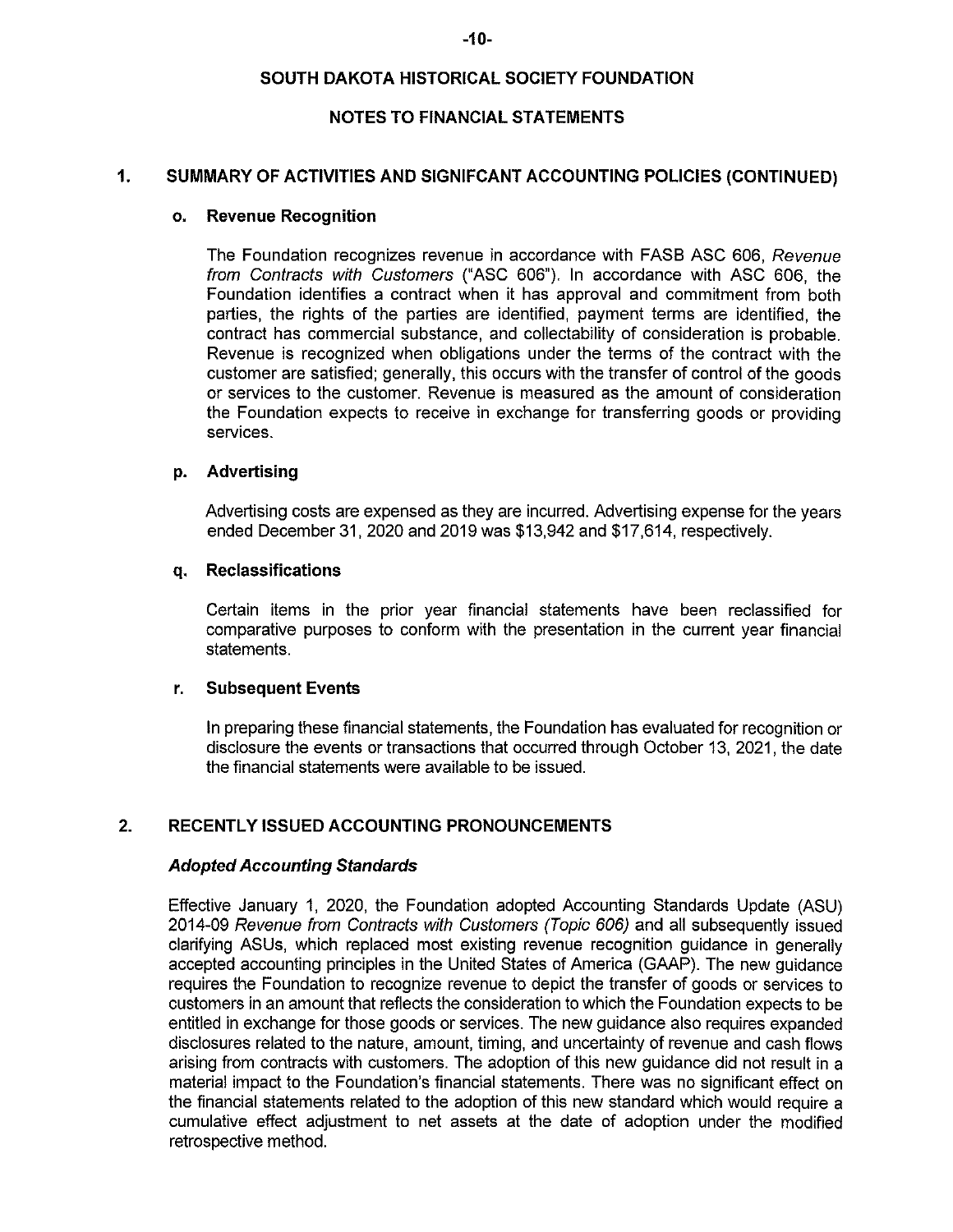#### NOTES TO FINANCIAL STATEMENTS

### 2. RECENTLY ISSUED ACCOUNTING PRONOUNCEMENTS (CONTINUED)

Effective January 1, 2020, the Foundation adopted Accounting Standards Update (ASU) 2018-08 Not-for-Profit Entities, Clarifying the Scope and the Accounting Guidance for Contributions Received and Contributions Made (Topic 958). This ASU intends to clarify and improve current accounting guidance to determine when a transaction should be accounted for as a contribution or as an exchange transaction and provides additional guidance about how to determine whether a contribution is conditional. The adoption of this new guidance did not result in a material impact to the Foundation's financial statements. There was no significant effect on the financial statements related to the adoption of this new standard which would require a cumulative effect adjustment to net assets at the date of adoption under the modified retrospective method.

Effective January 1, 2020, the Foundation adopted Accounting Standards Update (ASU) 2018-13 Changes to the Disdosure Requirements for Fair Value Measurement (Topic 820). This ASU removes and modifies certain fair value hierarchy leveling disclosures. Implementation resulted in financial statement disclosure modifications only.

#### Accounting Standards Not Yet Adopted

In February 2016, FASB issued ASU 2016-02, Leases (Topic 842), which provides guidance for accounting for leases. The new guidance requires companies to recognize the assets and liabilities for the rights and obligations created by leased assets, initially measured at the present value of the lease payments. The accounting guidance for lessors is largely unchanged. This ASU is effective for fiscal years beginning after December 15, 2021 and interim periods within fiscal years beginning after December 15, 2022, with eariy adoption permitted. It is to be adopted using the modified retrospective approach. The Foundation is currently evaluating this guidance to determine the impact it may have on its financial statements.

# 3. RECEIVABLE FROM SOUTH DAKOTA COMMUNITY FOUNDATION

In October of 2004, an agreement was entered info with the South Dakota Community Foundation establishing an Endowment Fund. Contributions made to the Endowment Fund are irrevocable and all of the rights and title of the contributions transfer to the South Dakota Community Foundation. The South Dakota Historical Society Foundation is entitled to an earnings distribution from the Endowment Fund based on the fund's average fair market value for the trailing sixteen quarters. For the year ended December 31, 2020, the South Dakota Historical Society Foundation had \$19,223 available for distribution and this amount has been included in receivables on the statement of financial position.

The market value of the Endowment Fund at December 31 , 2020 and 2019 was \$479,434 and \$439,847, respectively. These funds are reflected as designated funds of the South Dakota Community Foundation and are not reflected in the South Dakota Historical Society Foundation's financial statements.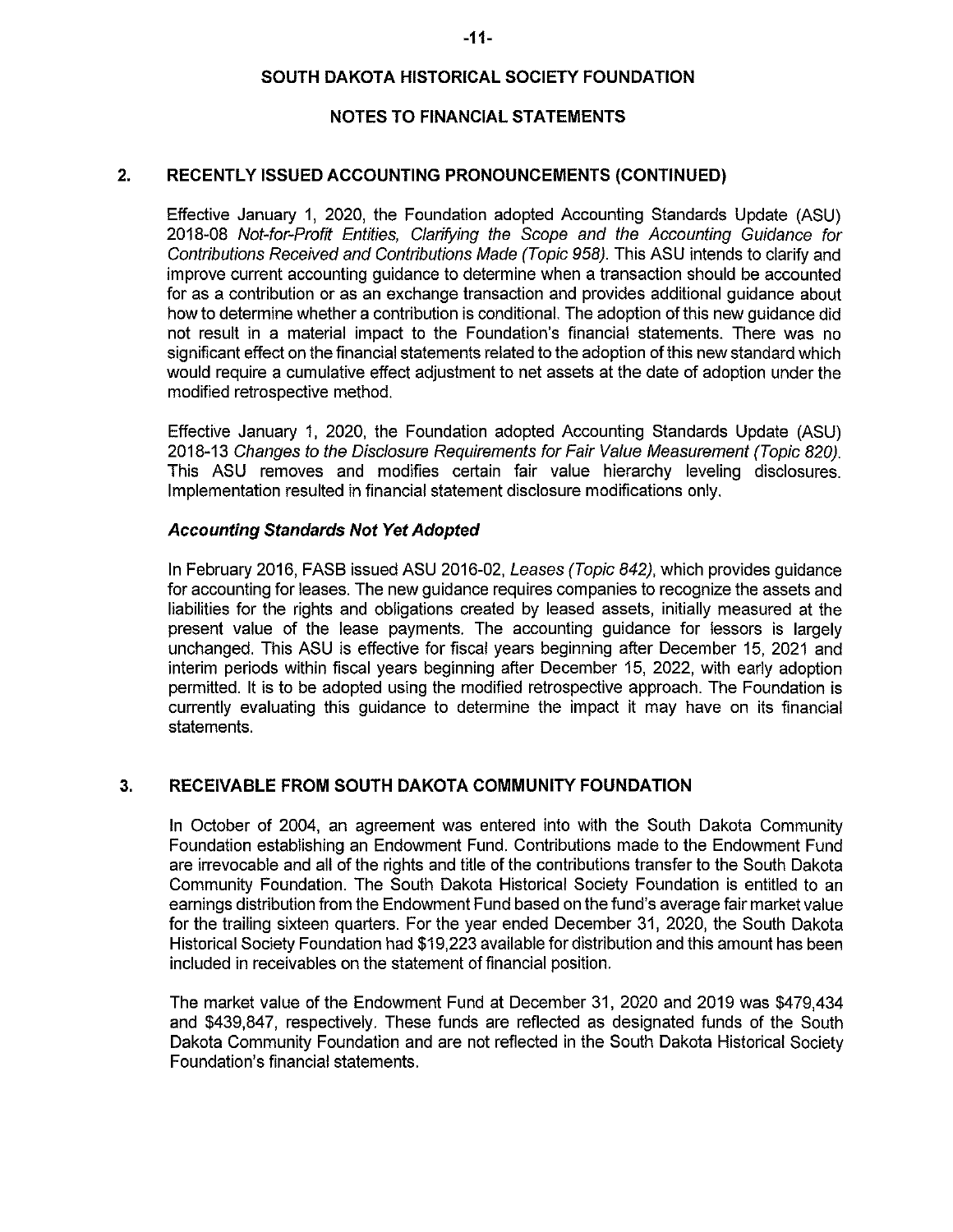# NOTES TO FINANCIAL STATEMENTS

#### $\overline{4}$ . PLEDGES RECEIVABLE

Pledges receivable consist of the following at December 31, 2020 and 2019:

|                                                      | 2020     |   | 2019 |
|------------------------------------------------------|----------|---|------|
| Due in less than one year                            | 81,476   | S |      |
| Due in one to four years                             | 47,027   |   |      |
| Less: Discount to present value on long-term pledges | (2.284)  |   |      |
| Total                                                | 126,219  |   |      |
| Less: Long-term pledges, net of discount             | (44,743) |   |      |
|                                                      |          |   |      |

Pledges have been discounted at a 5% annual rate of interest. Management has determined that the pledges receivable are fully collectible; therefore, no allowance for uncollectible accounts is considered necessary at December 31, 2020.

#### 5. INVESTMENTS

The fair value of investments as of December 31, 2020 and 2019 was as follows:

|                                                                                                                                                                                                     |                                                                                          | 2020                                                                                                  |                                                                                                             |
|-----------------------------------------------------------------------------------------------------------------------------------------------------------------------------------------------------|------------------------------------------------------------------------------------------|-------------------------------------------------------------------------------------------------------|-------------------------------------------------------------------------------------------------------------|
| <b>Operating Investments</b><br>2015 - Press Investments<br>2018 - SDSHS Press Investments<br>2018 - Deadwood Press Investments<br>2018 – Publications Investments<br><b>Restricted Investments</b> | Cost<br>\$<br>66,056<br>430,541<br>190,827<br>43,525<br>13,090<br>543,218<br>\$1,287,257 | Fair Value<br>\$<br>99,873<br>629,037<br>218,650<br>63,528<br>17,981<br>821,040<br>\$ <u>1850,109</u> | Unrealized<br>Gains<br>\$<br>33,817<br>198,496<br>27,823<br>20,003<br>4.891<br><u>277,822</u><br>\$ 562,852 |
| Operating Investments<br>2015 – Press Investments<br>2018 - SDSHS Press Investments<br>2018 - Deadwood Press Investments<br>2018 – Publications Investments<br><b>Restricted Investments</b>        | Cost<br>S<br>81,331<br>493,347<br>339,232<br>53,716<br>15,290<br>618,683                 | 2019<br><b>Fair Value</b><br>£.<br>93,366<br>602,709<br>379,364<br>59,588<br>16,776<br>802,086        | Unrealized<br><b>Gains</b><br>\$<br>12,035<br>109,362<br>40,132<br>5,872<br>1,486<br>183,403                |
|                                                                                                                                                                                                     | \$1.601.599                                                                              | \$1,953,889                                                                                           | \$<br>352,290                                                                                               |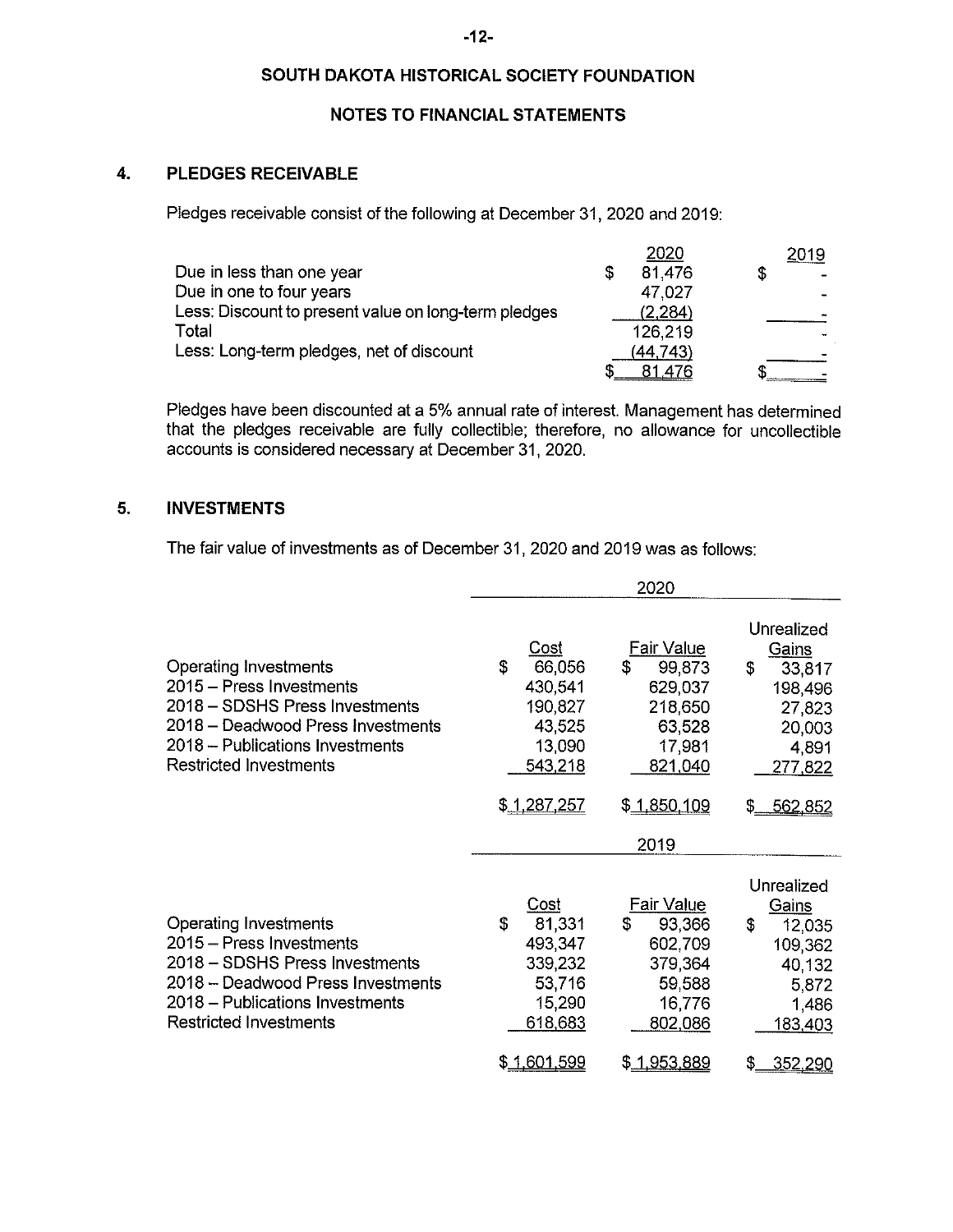# -13-

# SOUTH DAKOTA HISTORICAL SOCIETY FOUNDATION

# NOTES TO FINANCIAL STATEMENTS

#### 5. INVESTMENTS (CONTINUED)

|                                                                                                |                                    | 2019                           |
|------------------------------------------------------------------------------------------------|------------------------------------|--------------------------------|
| Investments at Fair Value:<br>Cash and money market<br>Stocks and mutual funds<br>Fixed income | 286,328<br>S<br>923,158<br>640,623 | 92,051<br>1,114,839<br>746,999 |
| Total Investments at Fair Value                                                                | \$1,850,109                        | \$1,953,889                    |
| Investment return as of December 31, 2020 and 2019 was as follows:                             |                                    |                                |
|                                                                                                |                                    | 2019                           |

|                                                                    | ----               | $\sim$ $\sim$        |
|--------------------------------------------------------------------|--------------------|----------------------|
| Interest and dividends                                             | 47,446             | 56,838               |
| Net unrealized and realized gain on investments<br>Investment fees | 41 163<br>(10.043) | 216,714<br>(11, 522) |
| Investment income                                                  | 78.566             | 262.030              |

#### $6.$ FAtR VALUE OF INVESTMENTS

The following table presents investments that are measured at fair value on a recurring basis at December 31, 2020 and 2019:

|                                                  |                                                  | 2020                              |                        |
|--------------------------------------------------|--------------------------------------------------|-----------------------------------|------------------------|
|                                                  | Quoted Prices in<br><b>Active Markets</b>        | <b>Other Observable</b><br>Inputs | Unobservable<br>Inputs |
| Investments                                      | <u>(Level 1)</u>                                 | (Level 2)                         | (Level 3)              |
| Cash and money market<br>Stocks and mutual funds | 286,328<br>\$<br>923,158                         | \$                                | \$                     |
| Fixed income                                     |                                                  | 640,623                           |                        |
|                                                  | \$1,209,486                                      | 640,623<br>\$.                    |                        |
|                                                  |                                                  | 2019                              |                        |
|                                                  | <b>Quoted Prices in</b><br><b>Active Markets</b> | <b>Other Observable</b><br>Inputs | Unobservable<br>Inputs |
| Investments                                      | (Level 1)                                        | (Level 2)                         | (Level 3)              |
| Cash and money market<br>Stocks and mutual funds | 92.051<br>\$<br>1,114,839                        | \$                                | \$                     |
| Fixed income                                     |                                                  | <u>746,999</u>                    |                        |
|                                                  | <u>\$ 1,206,890</u>                              | <u>746,999</u><br>S               |                        |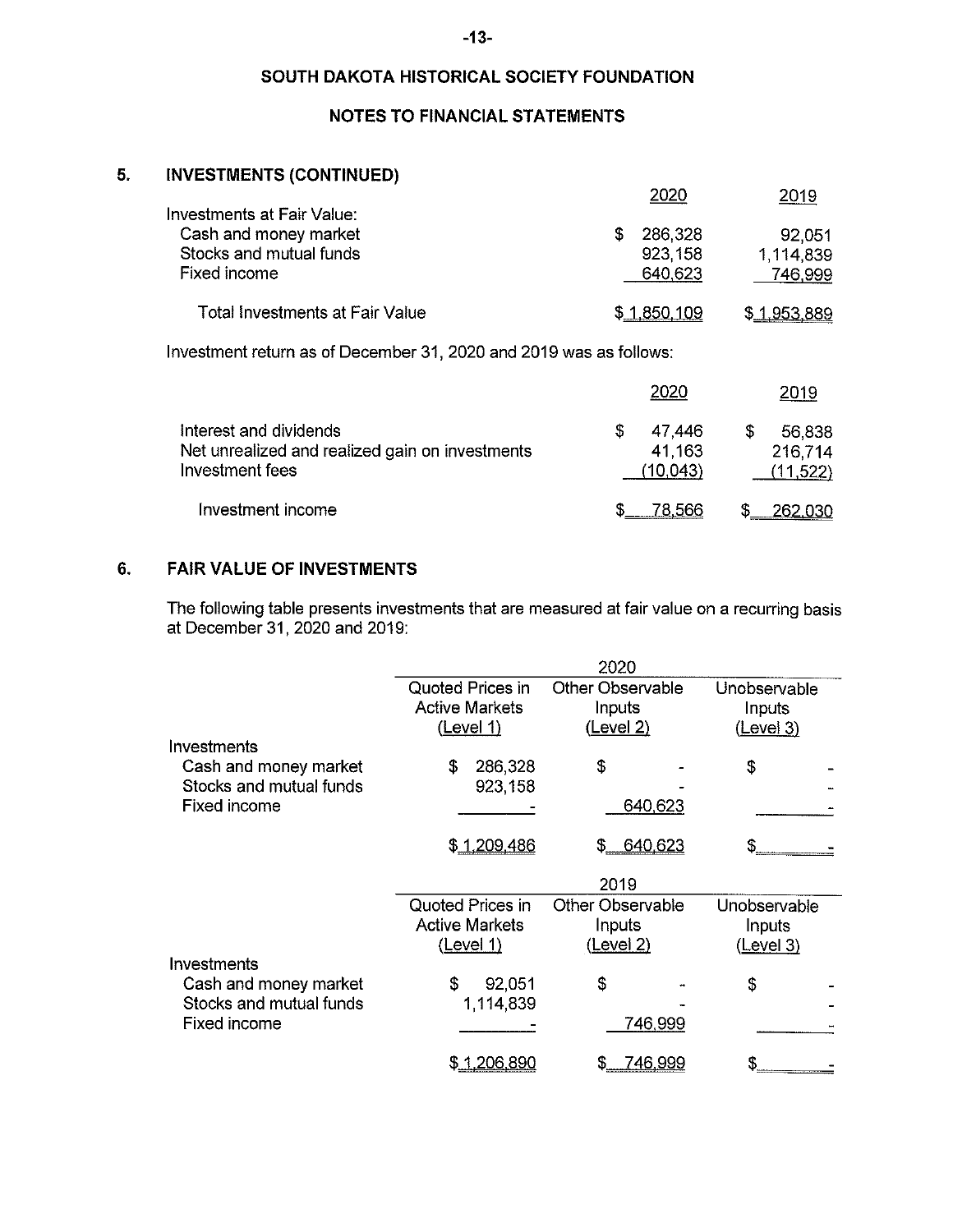# NOTES TO FINANCIAL STATEMENTS

### 7. ENDOWMENTS

As required by generally accepted accounting principles, net assets associated with endowment funds, including funds designated by the Board of Directors to function as endowments, are classified and reported based on the existence or absence of donorimposed restrictions.

The Board of Directors of the Foundation has interpreted the South Dakota Uniform Prudent Management of Institutional Funds Act (UPMIFA) as requiring the prudent expenditure of donor-restricted endowment funds. Unless stated otherwise in the gift instrument, the assets in an endowment fund are donor-restricted assets until appropriated for expenditure by the Foundation. As a result of this interpretation, the Foundation classifies as net assets with donor restrictions (perpetual endowments) (a) the original value of gifts donated to the permanent endowment, (b) the original value of subsequent gifts to the permanent endowment, (c) accumulations to the permanent endowment made in accordance with the direction of the applicable donor gift instrument at the time the accumulation is added to the fund. The remaining portion of the donor-restricted endowment fund that is not classified as perpetual endowments is classified as term endowments until those amounts are appropriated for expenditure by the Foundation in a manner consistent with the standard of prudence prescribed by UPMIFA.

As a result of this interpretation, the Foundation would consider the fund to be underwater if the fair value of the fund is less than the sum of (1) the original value of initial and subsequent gifts donated to the fund and (2) any accumulations to the fund that are required to be maintained in perpetuity in accordance with the applicable donor gift instrument. The Foundation has interpreted UPMIFA to permit spending from underwater funds in accordance with prudent measures required under the law. The fund is not currently underwater.

In accordance with UPMIFA, the Foundation considers the following factors in making a detennination to appropriate or accumulate donor-restricted endowment funds: (1) the duration and preservation of the fund, (2) the purposes of the donor-restricted endowment fund, (3) general economic conditions, (4) the possible effect of inflation and deflation. (5) the expected total return from income and the appreciation of investments, (6) other resources of the Foundation, and (7) the investment policies of the Foundation.

The Foundation has adopted an investment objective to provide income, which lends financial stability to the work of the South Dakota State Historical Society and secures the quality of its program and institutions.

UPMIFA permits the prudent expenditure of donor-restricted endowment funds. The Foundation has approved a distribution policy for a percentage of the endowment fund's earnings. The net amount for annual distribution shall be caiculated by taking a rolling threeyear average return minus inflation (yearly CPI) and minus account expenses, not to exceed 5% of the market value at the beginning of the year.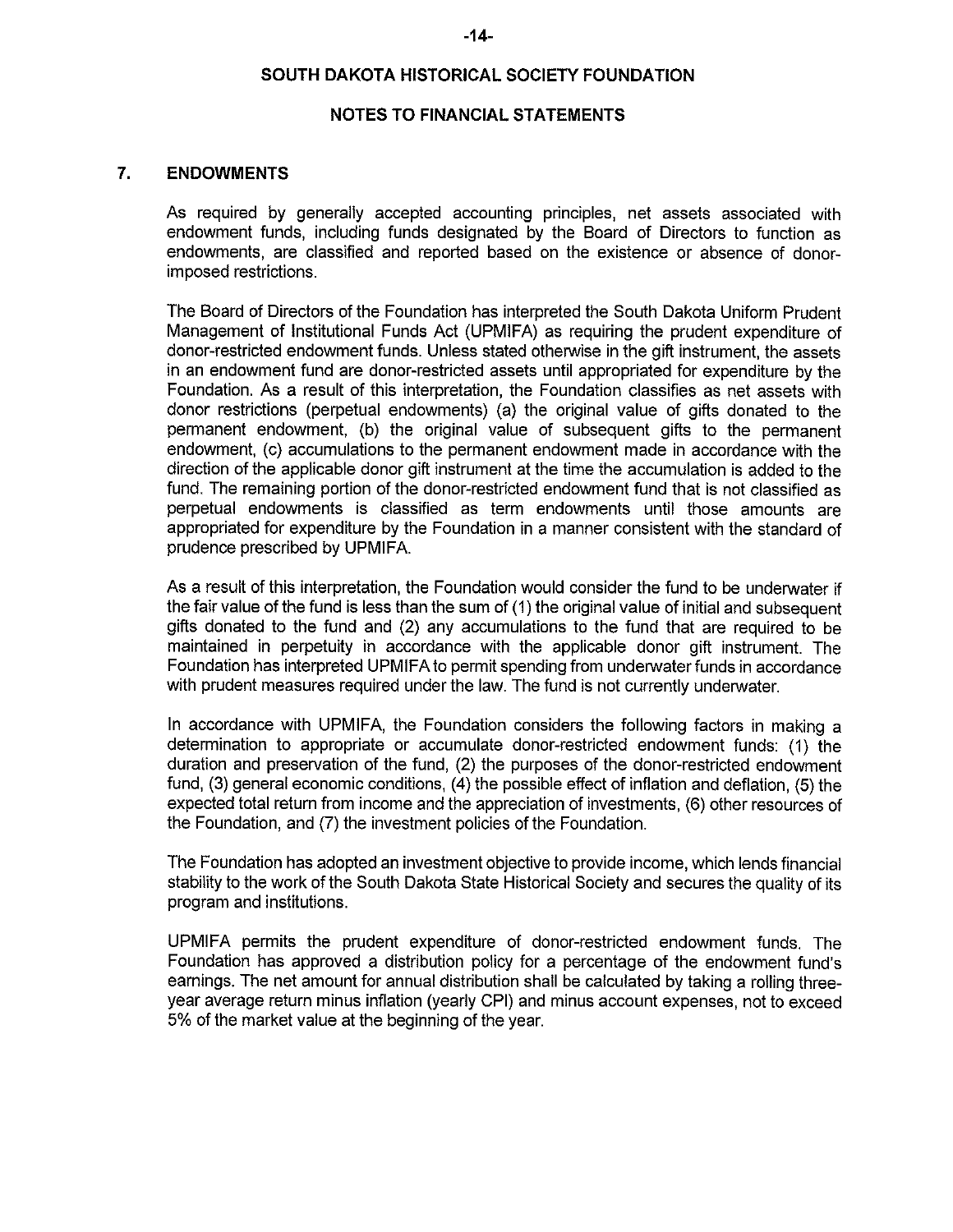# NOTES TO FINANCIAL STATEMENTS

# 7. ENDOWMENTS (CONTINUED)

The composition of endowment net assets for these funds at December 31, 2021 and 2020 are as follows:

|                                                                          | 2020        | 2019        |
|--------------------------------------------------------------------------|-------------|-------------|
| Endowment Funds Without Donor Restrictions<br>Unrestricted funds         | \$1,029.069 | \$1,151,803 |
| <b>Endowment Funds With Donor Restrictions</b><br>Donor-restricted funds | 821,040     | 802,086     |
| <b>Total Endowment Funds</b>                                             | \$1,850,109 | \$1,953,889 |

The changes in endowment net assets as of December 31, 2020 and 2019 are as follows:

|                                         | Without      |               |             |
|-----------------------------------------|--------------|---------------|-------------|
|                                         | Donor        | With Donor    |             |
|                                         | Restrictions | Restrictions  | Total       |
| Endowment Net Assets, December 31, 2018 | \$1,120,057  | 694,292<br>£. | \$1,814,349 |
| Contributions                           | 8,641        | 3,211         | 11,852      |
| Investment income                       | 147,263      | 106,869       | 254,132     |
| <b>Distributions</b>                    | (124, 158)   | (2.286)       | (126, 444)  |
| Endowment Net Assets, December 31, 2019 | 1,151,803    | 802,086       | 1,953,889   |
| Contributions                           | 1,248        | 1,800         | 3,048       |
| Investment income                       | 51,018       | 19,264        | 70,282      |
| <b>Distributions</b>                    | (175,000)    | (2, 110)      | (177, 110)  |
| Endowment Net Assets, December 31, 2020 | \$1,029,069  | 821,040       | \$1,850,109 |
|                                         |              |               |             |

# 8. NET ASSETS WITH DONOR RESTRICTIONS

Net assets with donor restrictions consist of the following at December 31, 2020 and 2019:

|                                          | 2020          | 2019    |
|------------------------------------------|---------------|---------|
| Donor-restricted net assets:             |               |         |
| <b>Restricted investments</b>            | 821,040<br>\$ | 802,086 |
| <b>WS Endowment</b>                      | 1,275         |         |
| Oral History                             | 3,569         |         |
| <b>SD Stories</b>                        | 5,499         |         |
| <b>WS Preserve Artifact</b>              | 34,302        |         |
|                                          |               |         |
| Total Net Assets With Donor Restrictions | 865,685       | 802,086 |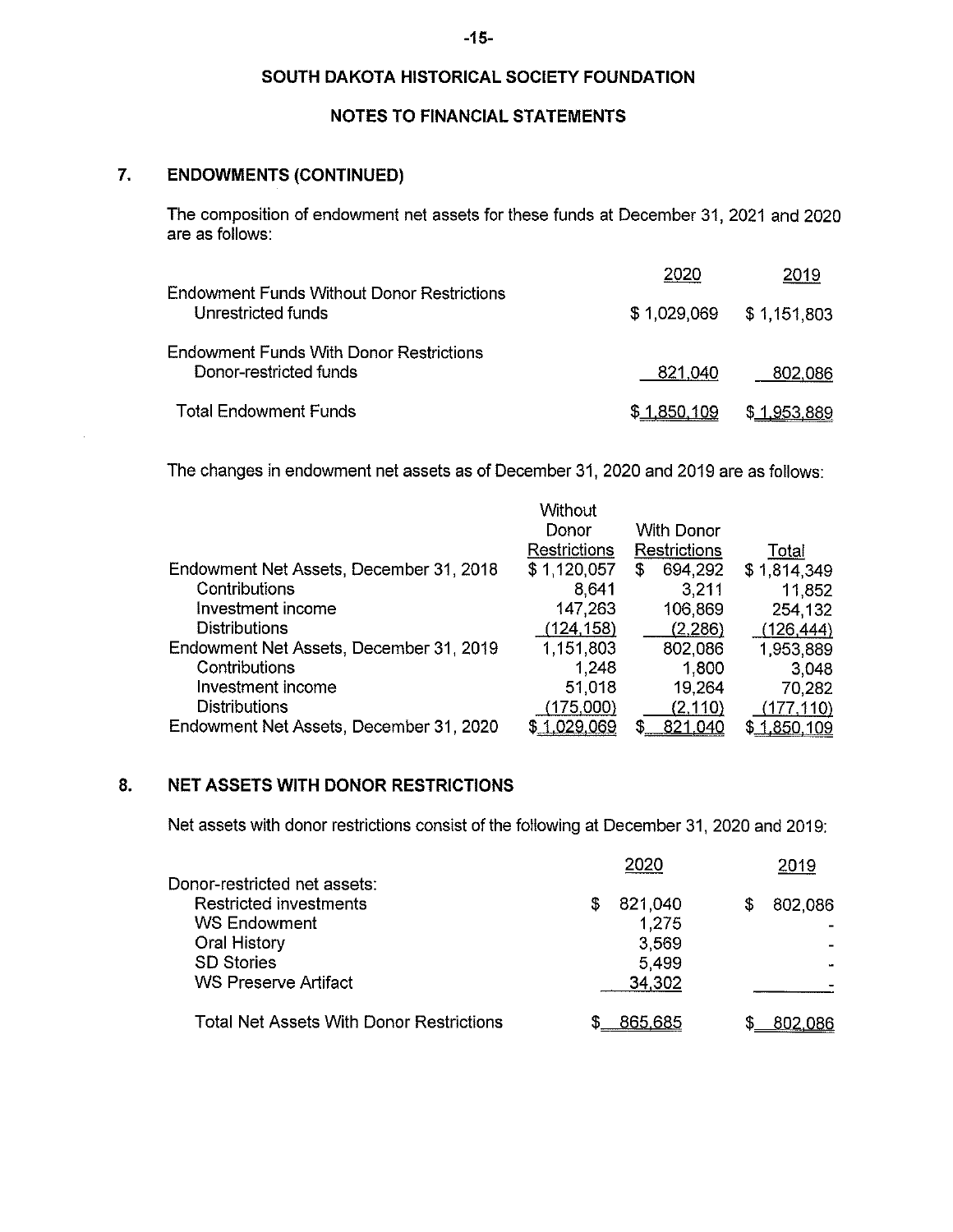### NOTES TO FINANCIAL STATEMENTS

# 9. NET ASSETS RELEASED FROM DONOR RESTRICTIONS

Net assets were released from donor restrictions by incurring expenses satisfying the restricted purposes or by occurrence of other events specified by donors, primarily due to the passage of time. The following summarizes the net assets released from restriction for the years ended December 31, 2020 and 2019:

|                        | 2020  | 2019     |
|------------------------|-------|----------|
| Restricted investments | 2,110 | \$ 2,286 |

# 10. LIQUIDITY AND AVAILABILITY OF FINANCIAL ASSETS

Financial assets available for genera! expenditure, without donor or other restrictions limiting their use, within one year of December 31, 2020 and 2019, respectively, are as follows:

|                                                        | 2020          | 2019          |
|--------------------------------------------------------|---------------|---------------|
| <b>Financial Assets:</b>                               |               |               |
| Cash and cash equivalents                              | \$<br>272,659 | 205,977<br>S. |
| Accounts receivable                                    | 21,983        | 19,867        |
| Current pledges receivable                             | 81,476        |               |
| Investments                                            | 1,850,109     | 1,953,889     |
| <b>Total Financial Assets</b>                          | 2,226,227     | 2,179,733     |
| Less Financial Assets Held to Meet Donor Restrictions: |               |               |
| Donor-Restricted Funds                                 | 865,685       | 802,086       |
| <b>Total Financial Assets Held to</b>                  |               |               |
| Meet Donor Restrictions                                | 865,685       | 802,086       |
| Amounts Available for General Expenditure              |               |               |
| <b>Within One Year</b>                                 | 1.360.542     |               |

The Foundation's financial assets have been reduced by amounts not available for general use because of donor imposed restrictions within one year of the statement of financial position date.

The Foundation has a iiquidity management policy to structure its financial assets to be available for its general expenditures, liabilities, and as other obligations come due,

# 11. RELATED PARTY TRANSACTIONS

The Foundation has engaged in transactions with individuals and other entities to which it is related. Related party transactions for the years ended December 31 , 2020 and 2019 are as follows:

|                                                        | 2020    | 2019   |
|--------------------------------------------------------|---------|--------|
| Pledges receivable due from board members and officers | \$5,820 | $\sim$ |
| Pledges received from board members and officers       | .300    |        |
| Accounts payable due to related entity                 | 1.027   | 139    |